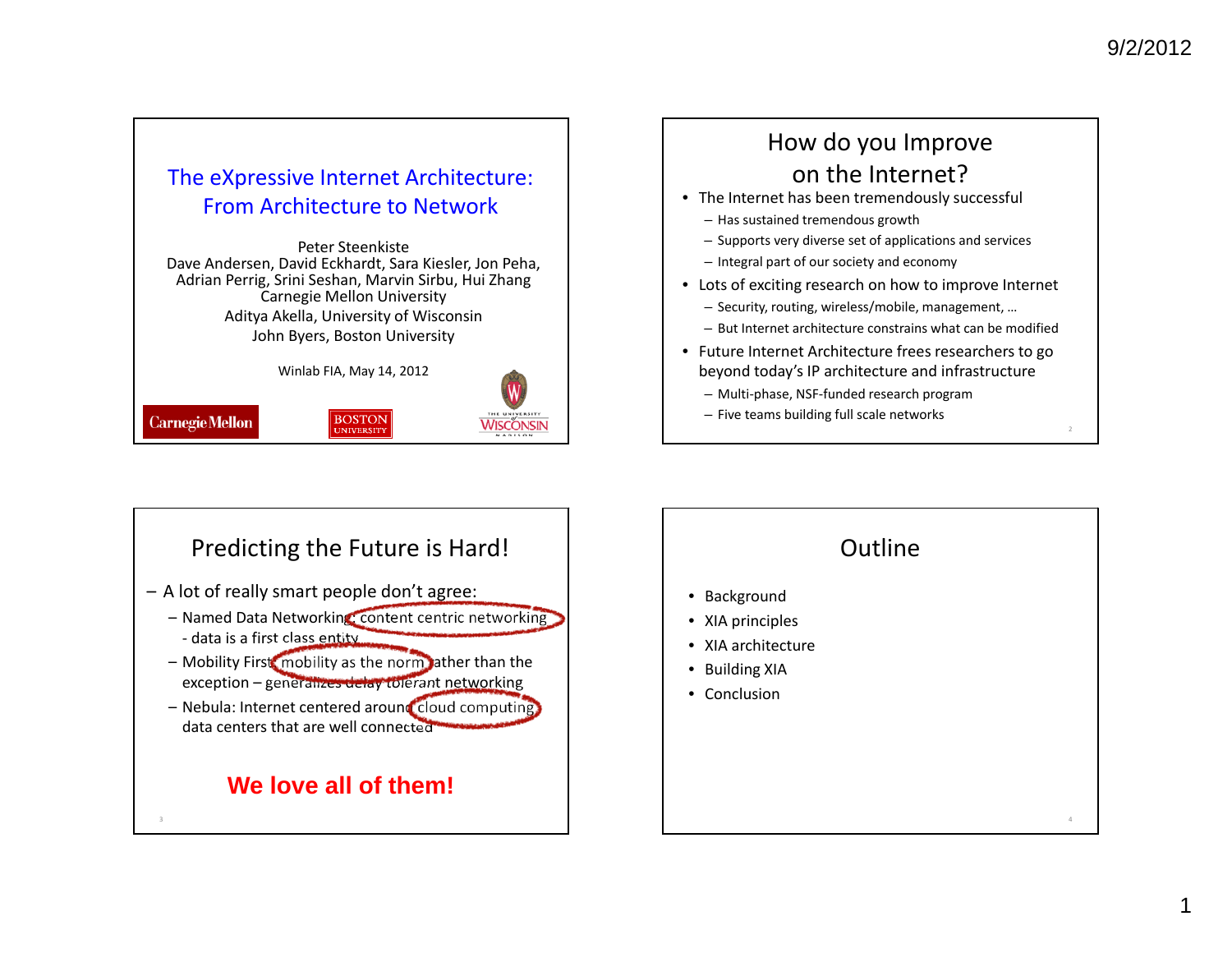



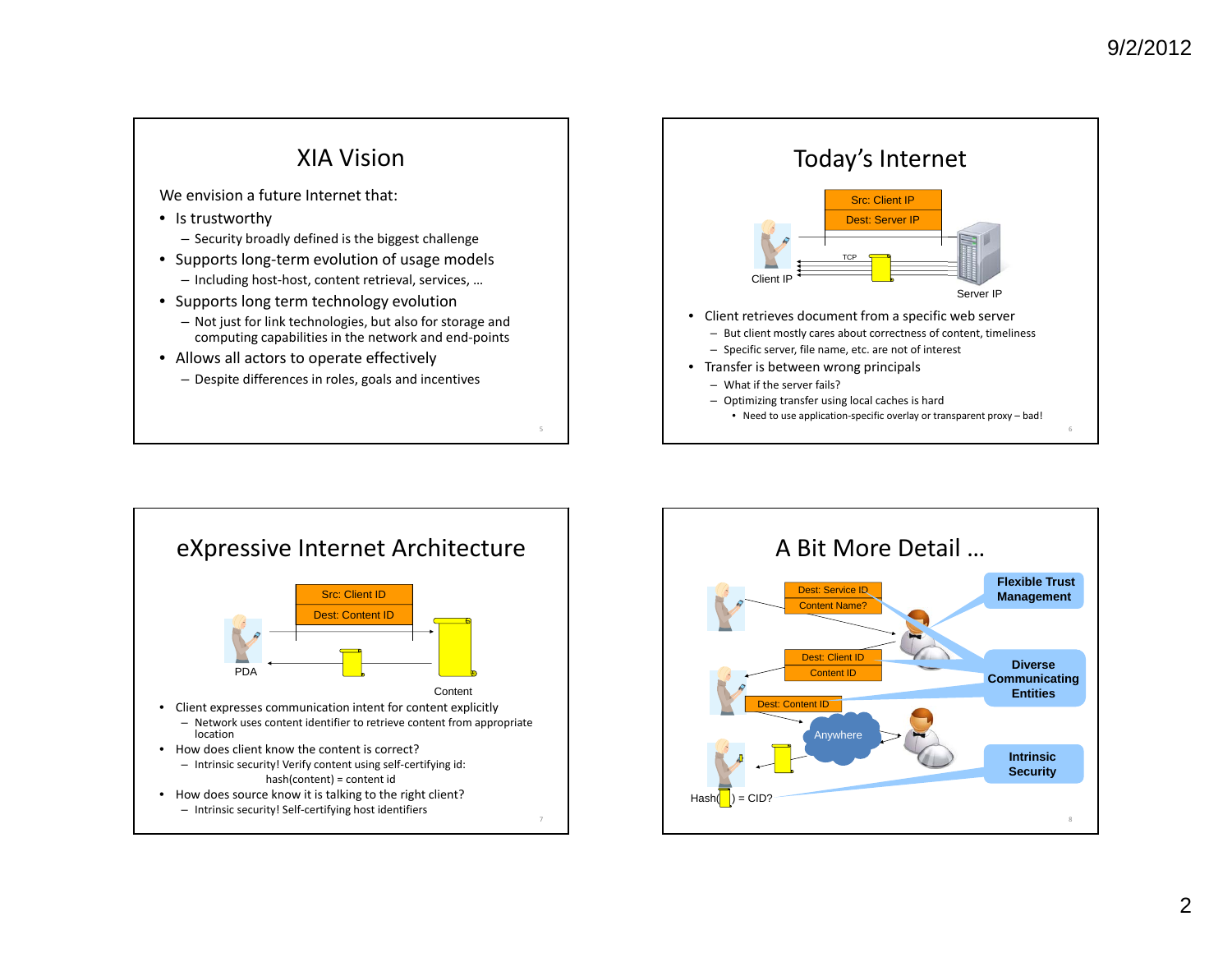## Evolvable Set of Principals

- Identifying the intended communicating entities reduces complexity and overhead
	- No need to force all communication at <sup>a</sup> lower level (hosts), as in today's Internet
- Allows the network to *evolve*



## Other XIA Principles

- Narrow waist for all principals
	- Defines the API between the principals and the network protocol mechanisms
- Narrow waist for trust management
	- Ensure that the inputs to the intrinsically secure system match the trust assumptions and intensions of the user
	- Narrow waist allows leveraging diverse mechanisms for trust management: CAs, reputation, personal, …
- All other network functions are explicit services
	- Keeps the architecture simple and easy to reason about
	- XIA provides <sup>a</sup> principal type for services (visible)

#### **Look familiar?** $\blacksquare$ 11





#### XIA: <u>eXpressive</u> Internet Architecture

- Each communication operation expresses the intent of the operation
	- Also: explicit trust management, APIs among actors
- XIA is <sup>a</sup> single inter‐network in which all principals are connected
	- Not <sup>a</sup> collection of architectures implemented through, e.g., virtualization or overlays
	- Not based on <sup>a</sup> "preferred" principal (host or content), that has to support all communication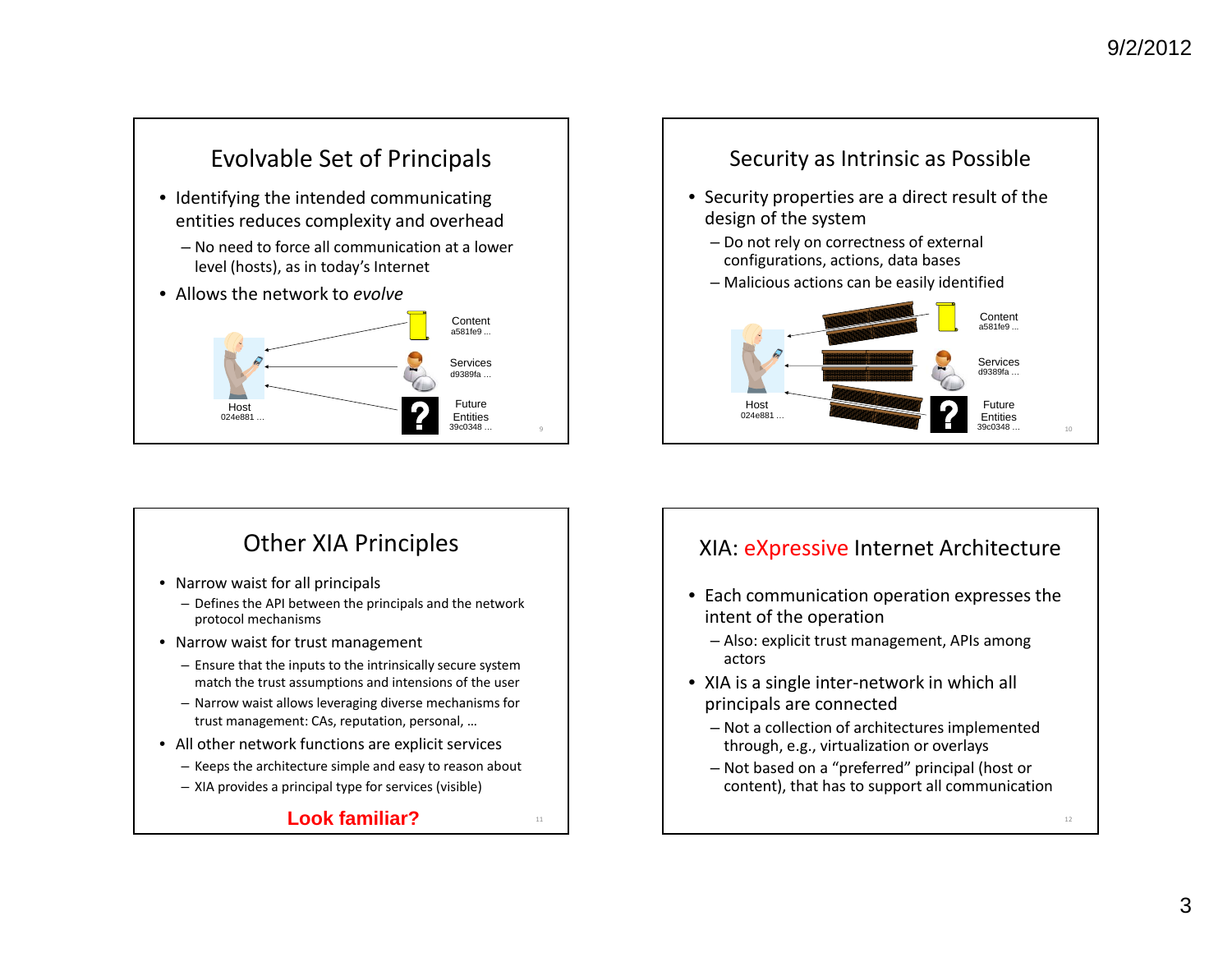#### What Applications Does XIA Support?

- Since XIA supports host‐based communication, today's applications continue to work
	- Will benefit from the intrinsic security properties
- New applications can express the right principal
	- Can also specify other principals (host based) as fallbacks
	- Content‐centric applications
	- Explicit reliance on network services
	- Mobile users
	- As yet unknown usage models

13

15

## **Outline** • Background • XIA principles • XIA architecture – Multiple principals – DAG‐based addressing – Intrinsic security • Building XIA • Conclusion14



### Multiple Principal Types

- Hosts XIDs support host‐based communication similar to IP – *who?*
- Service XIDs allow the network to route to possibly replicated services – *what does it do?* – LAN services access, WAN replication, …
- Content XIDs allow network to retrieve content from "anywhere" – *what is it?* – Opportunistic caches, CDNs, …
- Autonomous domains allow scoping, hierarchy
- What are conditions for adding principal types?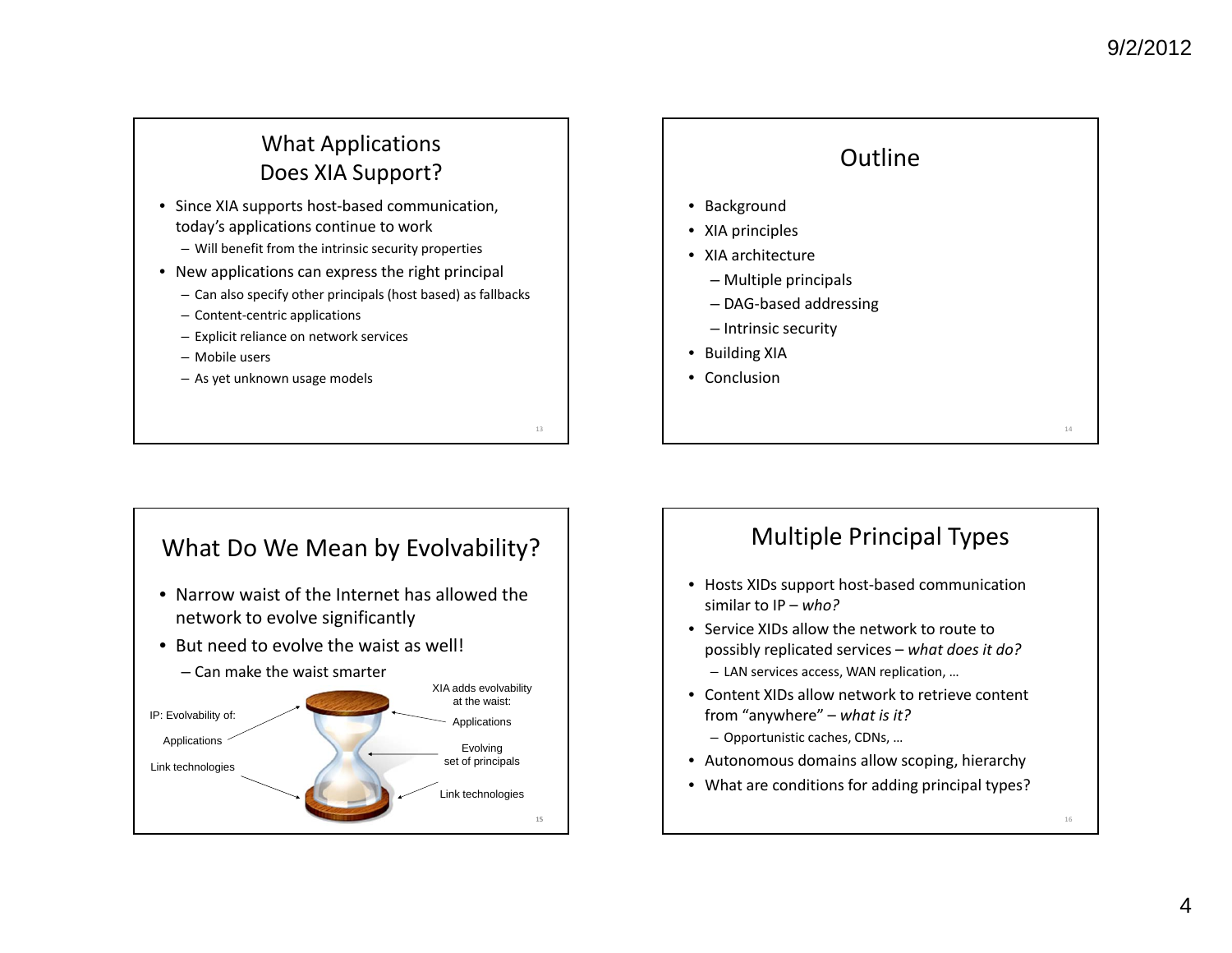

#### Supporting Evolvability • Introduction of <sup>a</sup> new principal type will be incremental – no "flag day"! – Not all routers and ISPs will provide support from day one • Creates chicken and egg problem ‐ what comes first: network support or use in applications AD:HID18• Solution is to provide an *intent* and *fallback* address – Intent address allows in‐ network optimizations based on user intent – Fallback address is guaranteed to be reachable CIDAD:HID…. Payload **DestSrc**



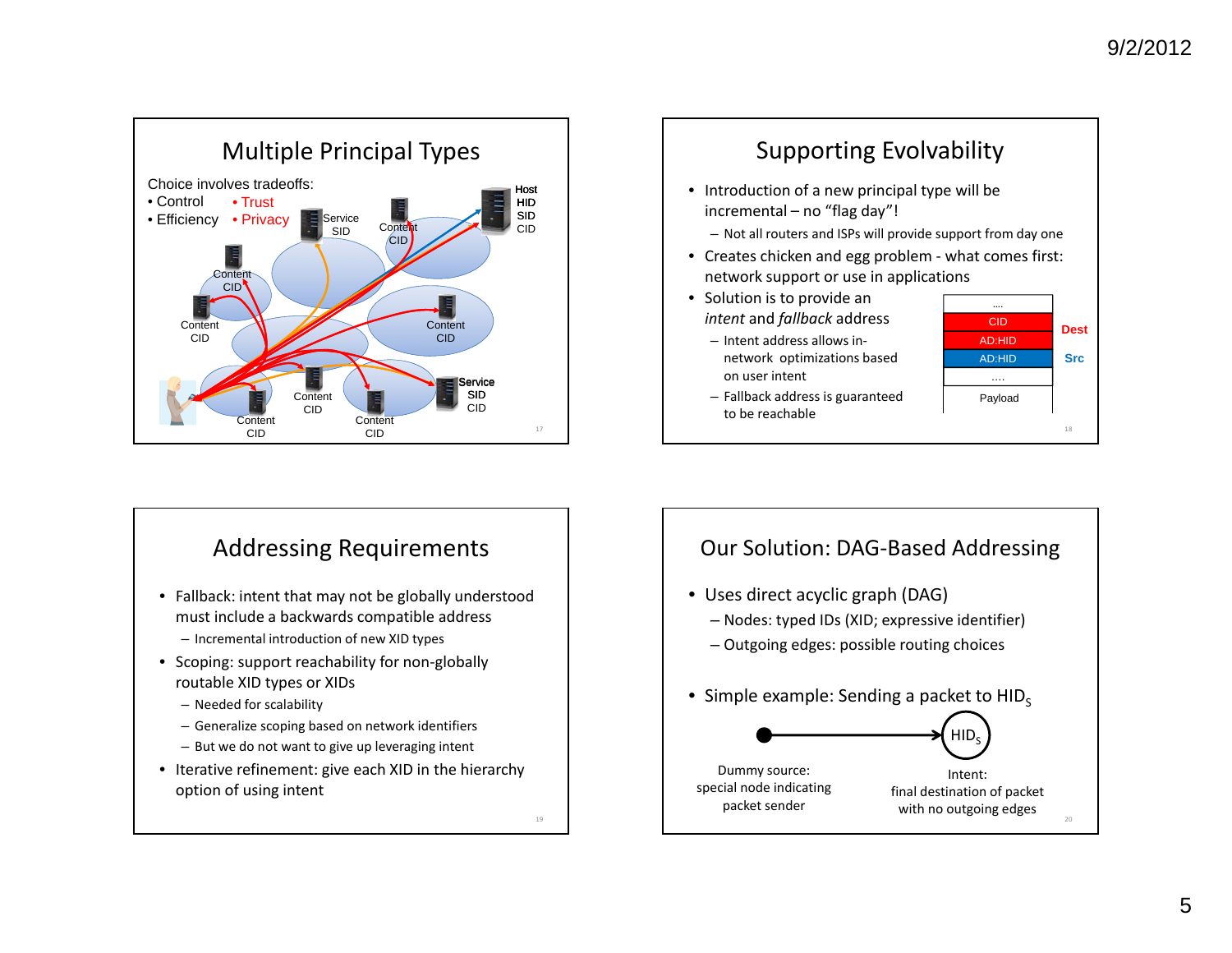





# DAG Addressing Research Questions

- DAG addressing supports is flexible …
	- Fallback, binding, source routing, mobility, ..
- … but many questions remain:
	- Is it expensive to process?
	- How big will the addresses be?
	- How do ISPs verify policy compliance?
	- Can they be used to attack network?
	- Can it be deployed incrementally?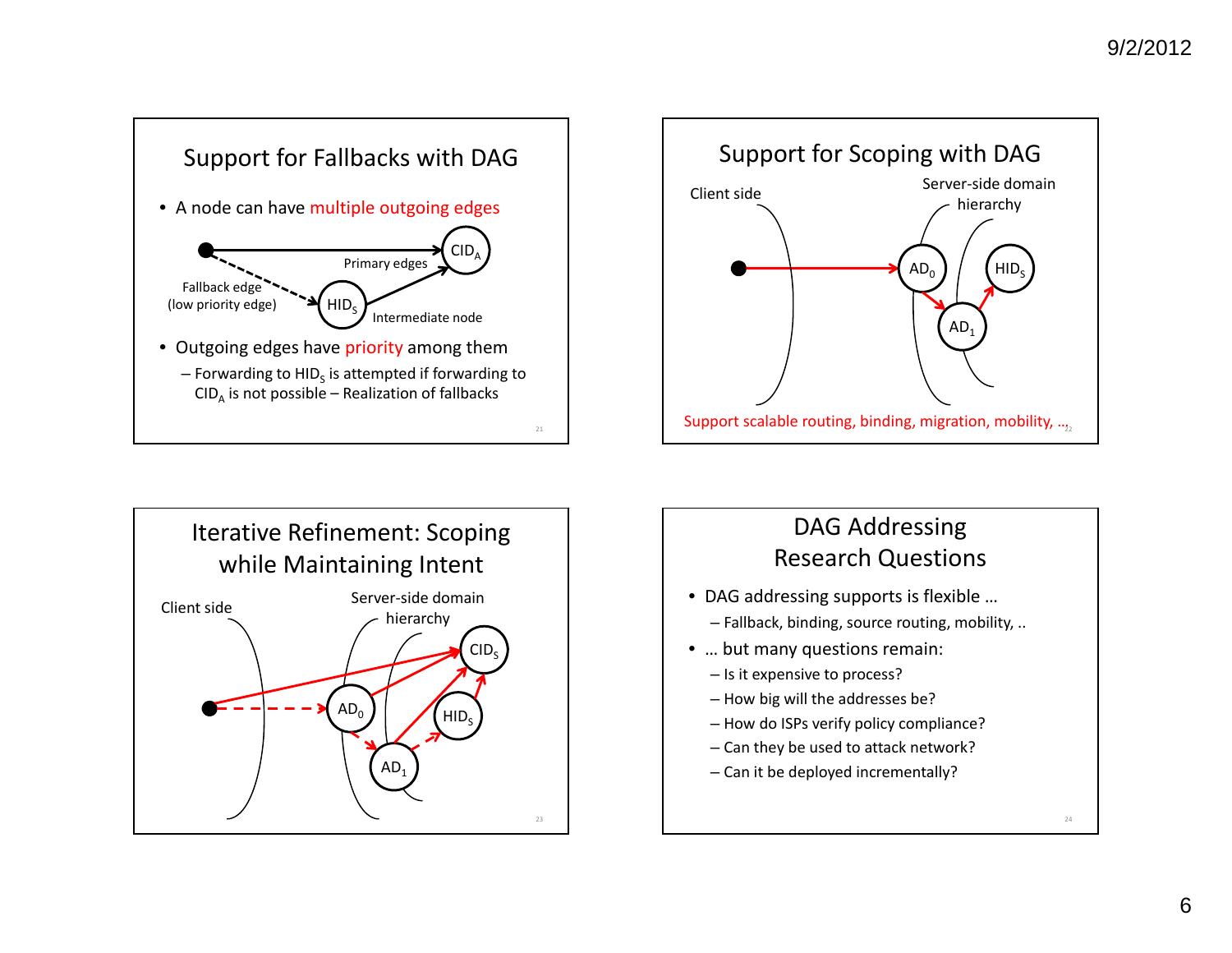### Intrinsic Security in XIA

- XIA uses self‐certifying identifiers that guarantee security properties for communication operation
	- Host ID is <sup>a</sup> hash of its public key accountability (AIP)
	- Content ID is <sup>a</sup> hash of the content correctness
	- Does not rely on external configurations
- Intrinsic security is specific to the principal type
- Example: retrieve content using …
	- Content XID: content is correct
	- Service XID: the right service provided content
	- Host XID: content was delivered from right host

Path Selection in SCIONArchitecture Overview

- Source/destination can choose among up/down hill paths
- Path control shared between ISPs, receivers, senders
- Desirable security properties:
- High availability, even in presence of malicious parties
- Explicit trust for operations
- Minimal TCB: limit number of entities that must be trusted
- No single root of trust
- Simplicity, efficiency, flexibility, and scalability



25

27



## Distributed Control in XIA

- Customers have more choices:
	- Choice of XID type, i.e. how is communication operation performed; involves different tradeoffs
	- DAGs add flexibility: fallback, services, …
	- Scion offers some control over path selection
- Service providers have choices as well
	- Use of XID types to optimize new services
	- Scion allows new path optimization options
	- Use DAGs for binding, scoping, mobility, …
- Provides opportunities for customizing interactions to context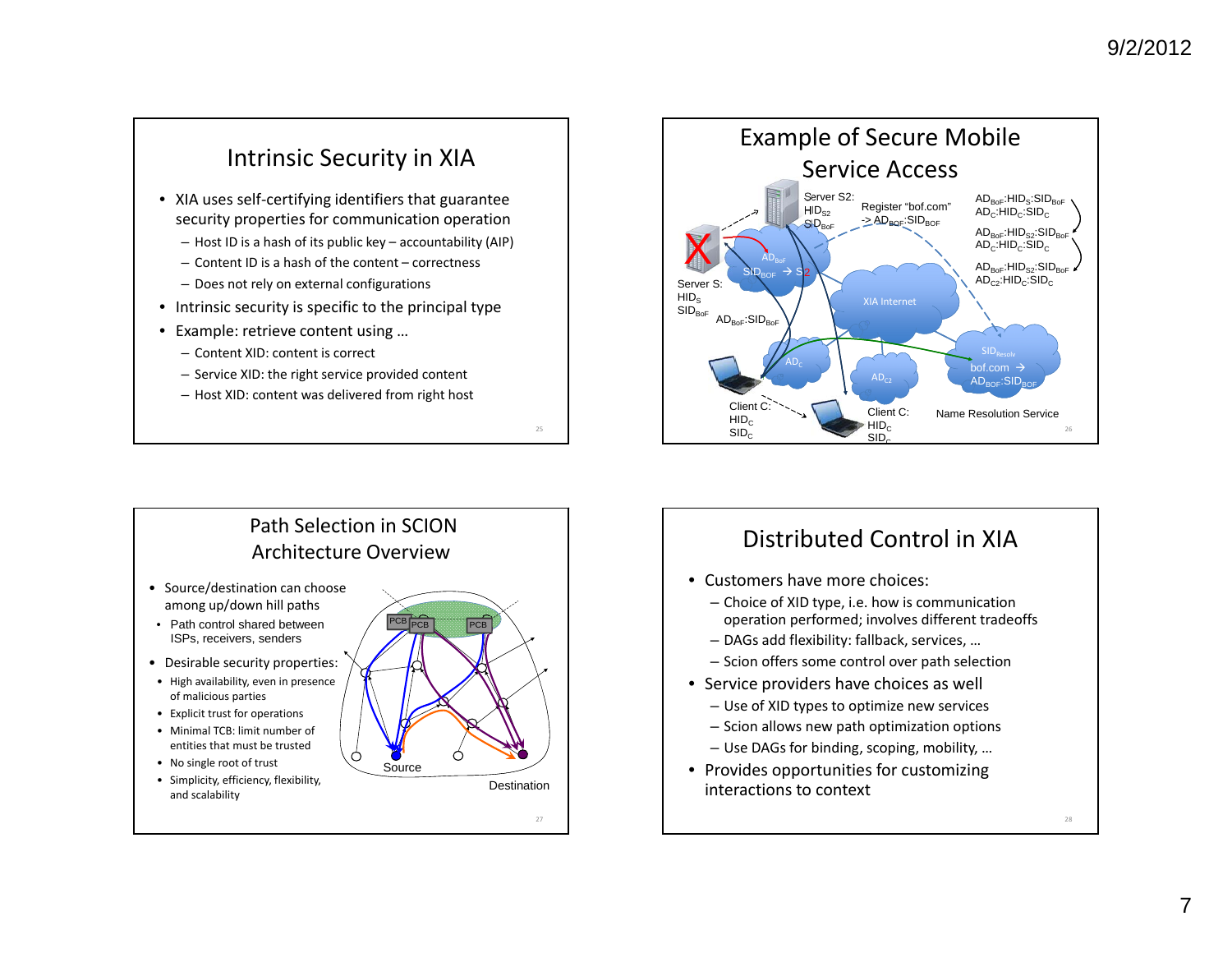



## XIP Packet Header

- DAGs represent source and destination addresses
- Array of nodes with pointers
- Maintains a *LastNode* field in the header





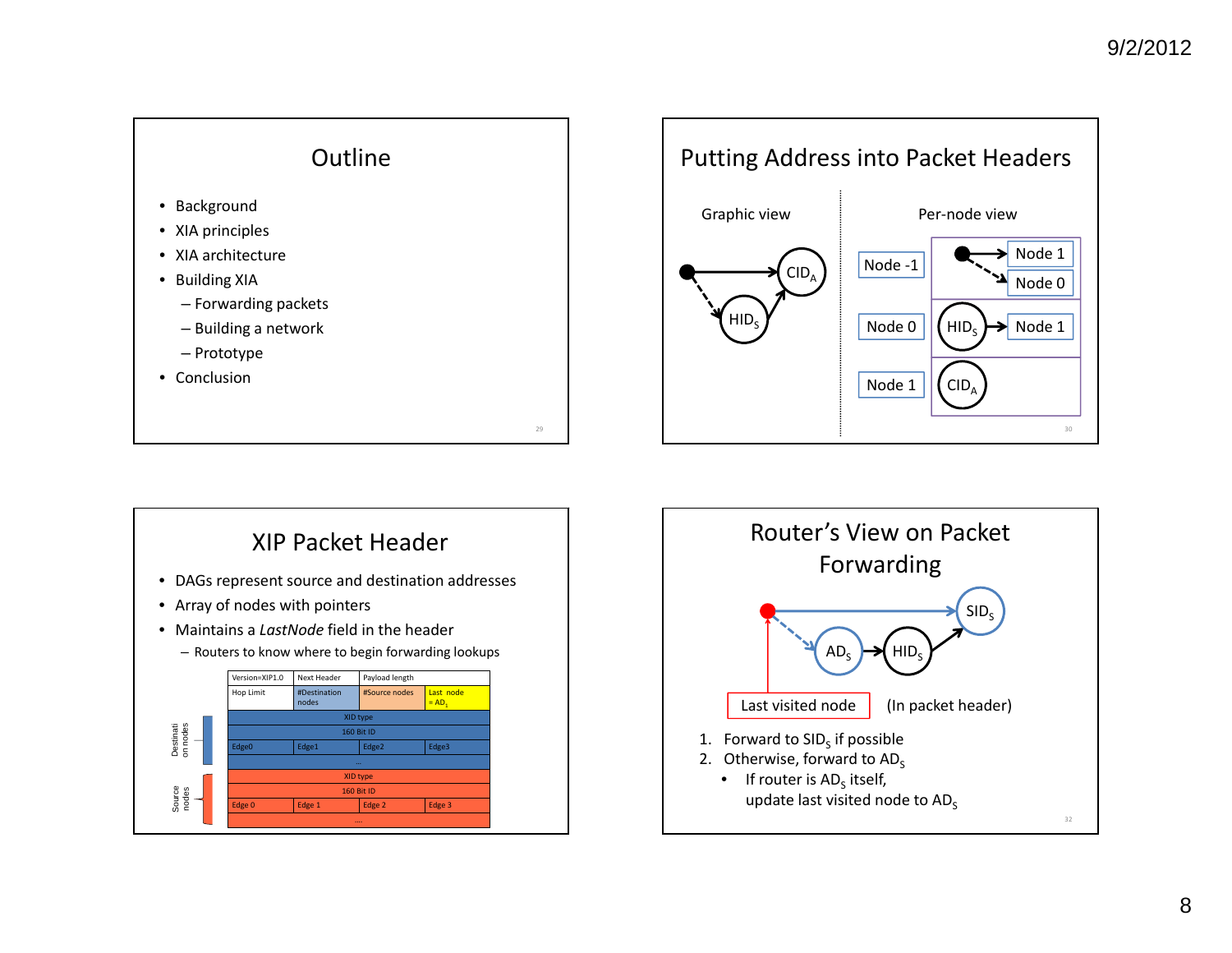